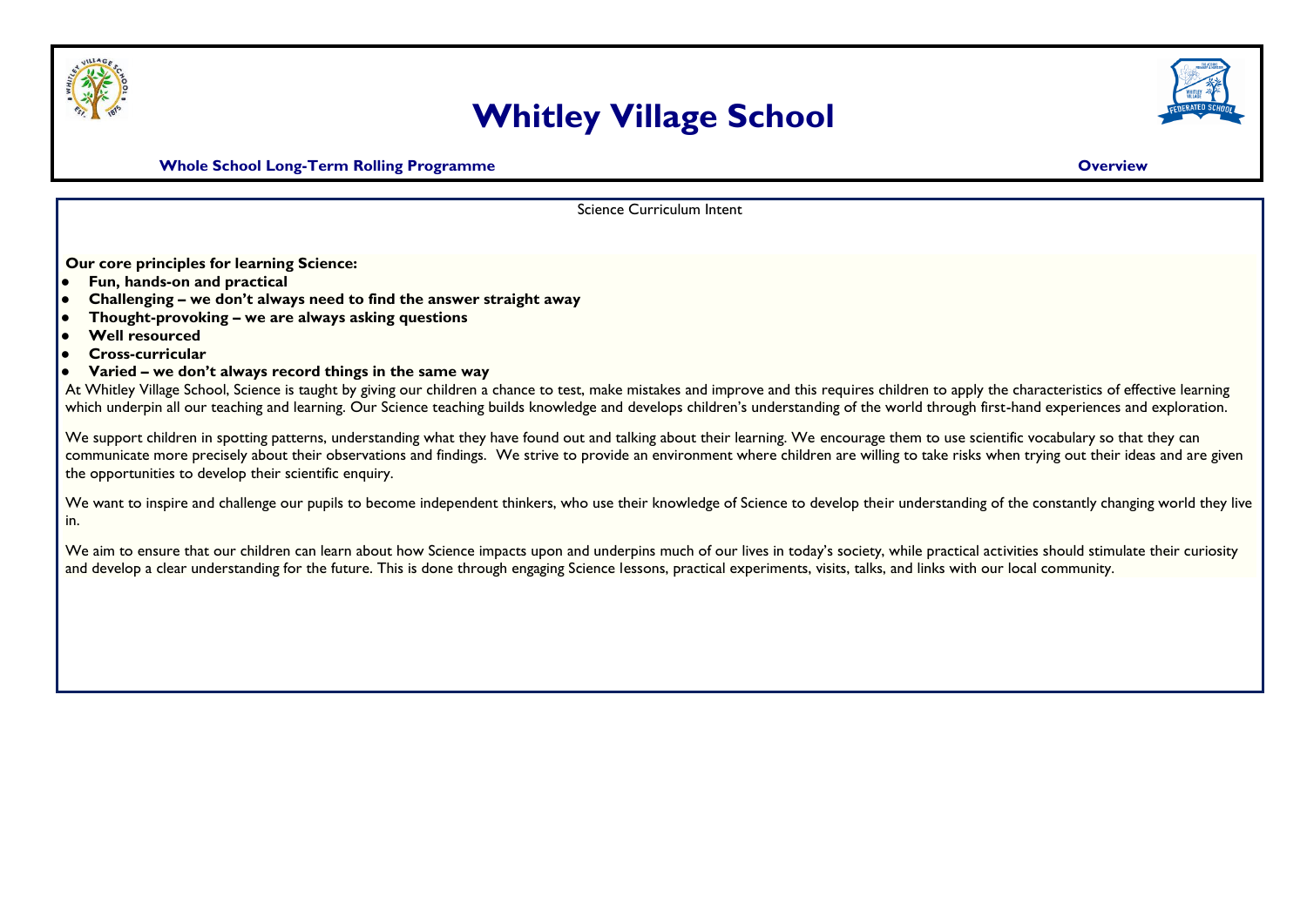## **Science Skills Progression**

|                                | Stage 1                                                           | Stage 2                                                                                                          | Stage 3                                                                                                                                        | Stage 4                                                                                                                                                                                                                                                    | Stage 5                                                                                                                                                                                |
|--------------------------------|-------------------------------------------------------------------|------------------------------------------------------------------------------------------------------------------|------------------------------------------------------------------------------------------------------------------------------------------------|------------------------------------------------------------------------------------------------------------------------------------------------------------------------------------------------------------------------------------------------------------|----------------------------------------------------------------------------------------------------------------------------------------------------------------------------------------|
| Questioning                    | respond to<br>teacher's questions<br>of how to find<br>things out | with help, make<br>own suggestions of<br>how to find things<br>out                                               | turn ideas into questions<br>which can be investigated                                                                                         | form testable questions to<br>investigate                                                                                                                                                                                                                  | order testable questions In terms of<br>difficulty                                                                                                                                     |
| Predicting /<br>Hypothesising: | make simple<br>predictions, I think<br>                           | make prediction<br>with a limited<br>reason, "I think<br>because it does"                                        | make prediction giving a<br>reason based on everyday<br>experience (hypothesis, I<br>think because my Mum<br>uses that at home                 | Hypothesise, giving a reason<br>which uses knowledge of a similar<br>everyday experience and applies<br>it to a new situation e.g. 'I think<br>little pieces will dissolve first<br>because little bits of sugar<br>dissolve faster than a sugar<br>lump'. | Hypothesise, basing reason on<br>scientific knowledge and<br>understanding e.g. I think the little<br>pieces will dissolve first because there<br>Is more surface touching the water'. |
| Planning a test                | plan a test orally,<br>supported by<br>teacher                    | plan some<br>elements of a test<br>within a framework<br>provided by<br>teacher                                  | make a simple plan which<br>identifies basic features of<br>the test, with help identify<br>two of the factors which<br>contribute to fairness | plan identifies most of the key<br>factors and recognises that they<br>must be kept the same in order<br>to make test fair                                                                                                                                 | plan identifies they key factors to be<br>considered and gives each one a<br>sensible value                                                                                            |
| Fair Testing:                  | recognise that a test<br>in unfair                                | recognise one<br>aspect which<br>makes a test fair -<br>teacher supports<br>by keeping other<br>factors the same | carry out simple fair test,<br>controlling two factors<br>recognising why it is fair,<br>with help identifying two<br>factors                  | plan identifies most of the key<br>factors and recognises that they<br>must be kept the same in order<br>to make test fair                                                                                                                                 | carry out simple fair test, controlling<br>two factors recognising why it is fair,<br>with help identifying two factors                                                                |
| Observation:                   | notice basic<br>features                                          | notice simple<br>similarities/differen<br>ces in observation                                                     | make comparison across<br>tow or more observations                                                                                             | make an adequate series of<br>observations / measurements to<br>establish a pattern                                                                                                                                                                        | make an adequate series of<br>observations measurements with<br>appropriate precision                                                                                                  |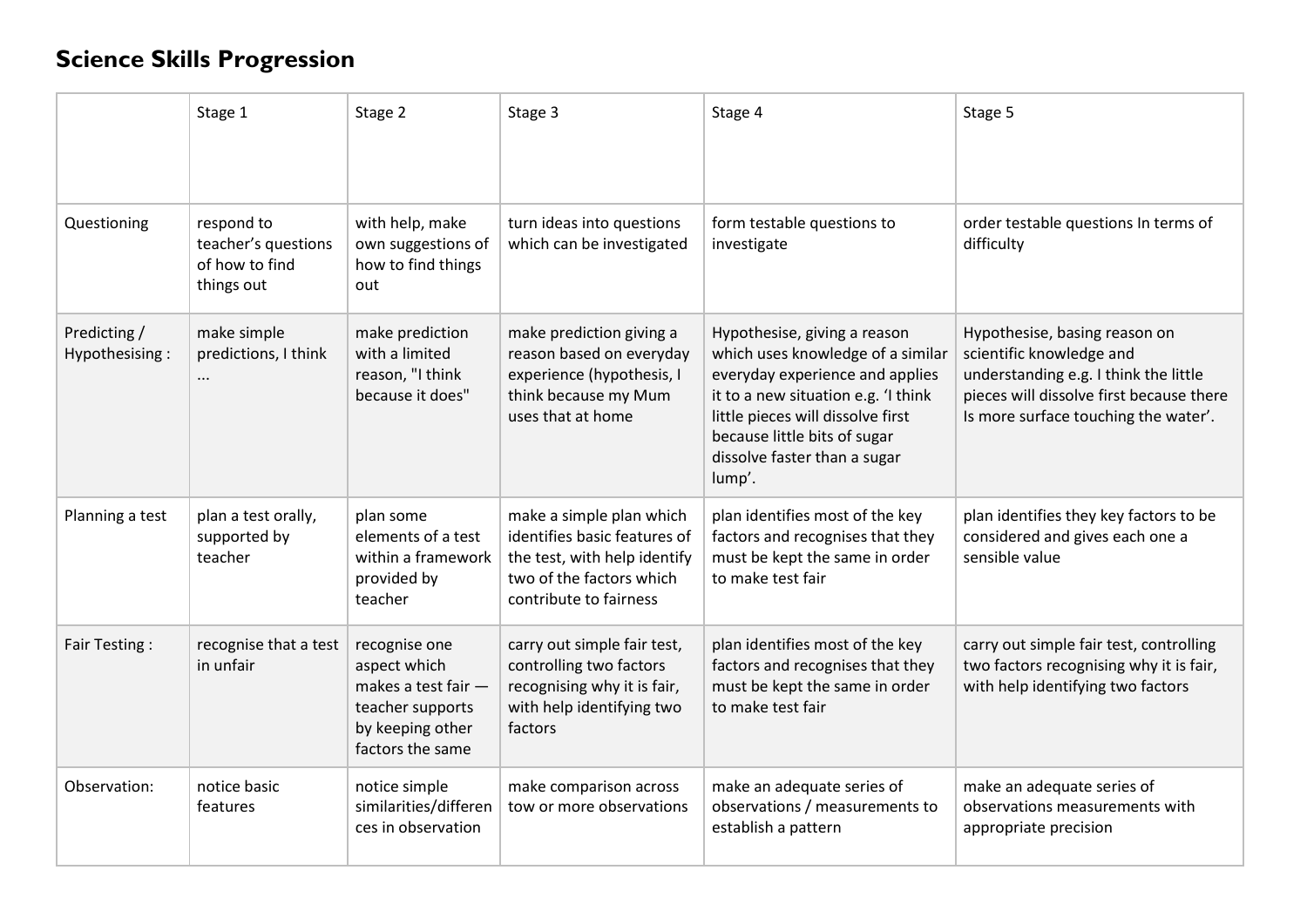| Measurement:     |                                       |                                                                              |                                                                              | make an adequate series of<br>measurements In standard units<br>in order to identify patterns and<br>trends, select appropriate<br>measurer | measure using simple standard units<br>using a range of simple equipment                                                                  |
|------------------|---------------------------------------|------------------------------------------------------------------------------|------------------------------------------------------------------------------|---------------------------------------------------------------------------------------------------------------------------------------------|-------------------------------------------------------------------------------------------------------------------------------------------|
| distance/length: | compare distances<br>visually         | measure using non-<br>standard measures                                      | measure using simple<br>standard units using a<br>range of simple equipment  | make an adequate series of<br>measurements in standard units<br>in order to identify patterns and<br>trends, select appropriate<br>measurer | make an adequate series of<br>measurements with<br>precision (0.1 unit), selecting<br>appropriate equipment and repeating<br>measurements |
| time:            | time by ordering<br>events (1st, 2nd) | time by clapping,<br>counting, using<br>simple timers                        | time in standard units<br>using a range of simple<br>equipment               |                                                                                                                                             | make on adequate series of<br>measurements with precision (01 unit.<br>selecting appropriate equipment and<br>repeating measurements      |
| area:            | compare areas<br>visually             | compare how<br>many objects will<br>fit into each area                       | compare how many of a<br>tessellating shape are<br>needed to cover each area | measure area in standard units<br>(cm2)                                                                                                     | make an adequate series of<br>measurements In standard units in<br>order to identify patterns and trends,<br>select appropriate measurer  |
| volume/capacity  | compare volumes<br>visually           | measure using non-<br>standard measures<br>e.g. conkers,                     | measure using simple<br>measures e.g. cups                                   | measure volume In standard<br>units (cm3)                                                                                                   | make an adequate series of<br>measurements with precision (0.1<br>unit), selecting appropriate equipment<br>and repeating measurements    |
| mass:            | compare mass by<br>feel               | compare 2 masses<br>be feeling both or<br>balancing one<br>against the other | measure mass using<br>standard units                                         | measure mass in standard units<br>(Kg, g)                                                                                                   | measure mass using standard units                                                                                                         |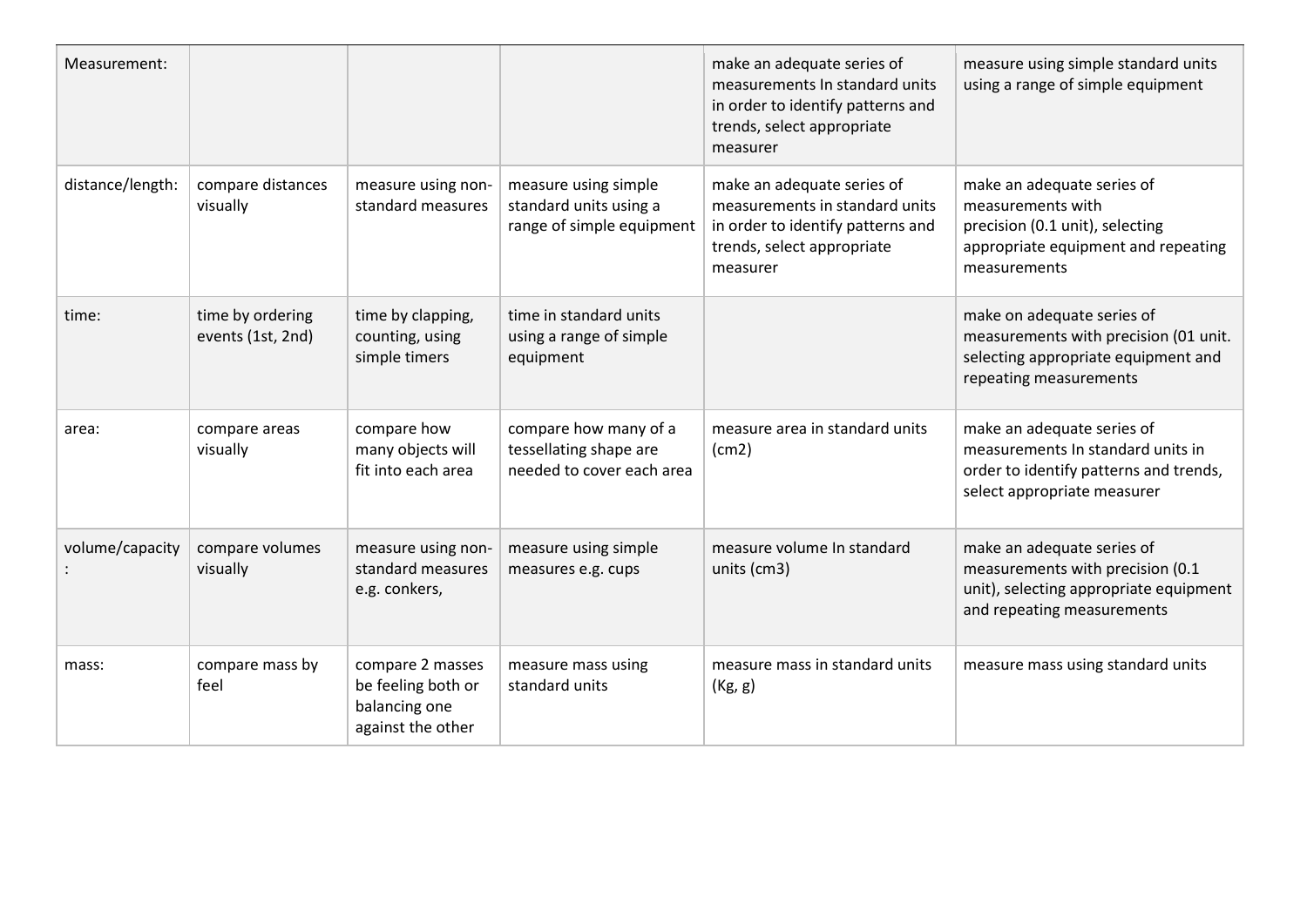| sound, light<br>force, electricity:       | measure sound,<br>light, force (push,<br>pull) by using senses<br>of hearing, seeing,<br>feeling as measures |                                                                                                  | identify<br>similarity/difference in<br>sound, light, forces push,<br>pull by using senses of<br>hearing, seeing, feeling to<br>discriminate | make an adequate series of<br>'observations' In sound,<br>light, force in order to identify<br>patterns and trends                                  | Select appropriate equipment in order<br>to measure sound, (Data logger) light<br>(Data Logger) force (force meter or<br>Newton meter). Make a series of<br>measurements with appropriate<br>precision and repeat measurements |
|-------------------------------------------|--------------------------------------------------------------------------------------------------------------|--------------------------------------------------------------------------------------------------|----------------------------------------------------------------------------------------------------------------------------------------------|-----------------------------------------------------------------------------------------------------------------------------------------------------|--------------------------------------------------------------------------------------------------------------------------------------------------------------------------------------------------------------------------------|
| temperature:                              | measure<br>temperature by<br>feeling/touch                                                                   | measure<br>temperature using<br>a thermometer as a<br>number line                                | measure temperature in<br>standard units (°C) using a<br>range of simple<br>thermometers                                                     | measure temperature in standard<br>units rci                                                                                                        | make an adequate series of<br>measurements in standard units in<br>order to identify patterns and trends,<br>select appropriate measurer                                                                                       |
| Recording<br><b>Results In</b><br>Tables: | record<br>observations/measu<br>rements in pictures<br>using concrete<br>objects                             | record<br>observations/meas<br>urements in a<br>simple table<br>constructed mainly<br>by teacher | record<br>observations/measuremen<br>ts in a range of open tables<br>mainly designed by<br>teacher                                           | construct own tables choosing<br>headings to present<br>observations and measurements<br>clearly                                                    | Construct own tables, choosing<br>headings, number of tests and range<br>of measurements. Where appropriate,<br>also include repeating measurements<br>and averaging                                                           |
| Recording<br>results In<br>Charts/Graphs: | record<br>observations/measu<br>rements as a<br>pictogram prepared<br>by teacher                             | record<br>measurements by<br>using 3-D<br>representation                                         | record measurements in<br>bar charts in which the<br>axes have been prepared<br>by teacher                                                   | Construct bar-charts choosing<br>and labelling axes. Begin to plot<br>points to form simple graphs and<br>use these to Identify patterns in<br>data | Construct line graphs to present data<br>choosing and labelling axes. Select<br>appropriate form of graphical<br>representation for a particular set of<br>data                                                                |
| Drawing<br>conclusions:                   | say what happened                                                                                            | say what happened<br>and relate back to<br>the prediction                                        | describe what happened,<br>say what has been found,<br>give simple explanations<br>for observations and<br>patterns in measurements          | draw conclusions, taking account<br>of graphical patterns, Begin to<br>relate conclusions to scientific<br>knowledge and understanding              | draw conclusions consistent with<br>evidence and begin to relate these to<br>scientific knowledge and<br>understanding                                                                                                         |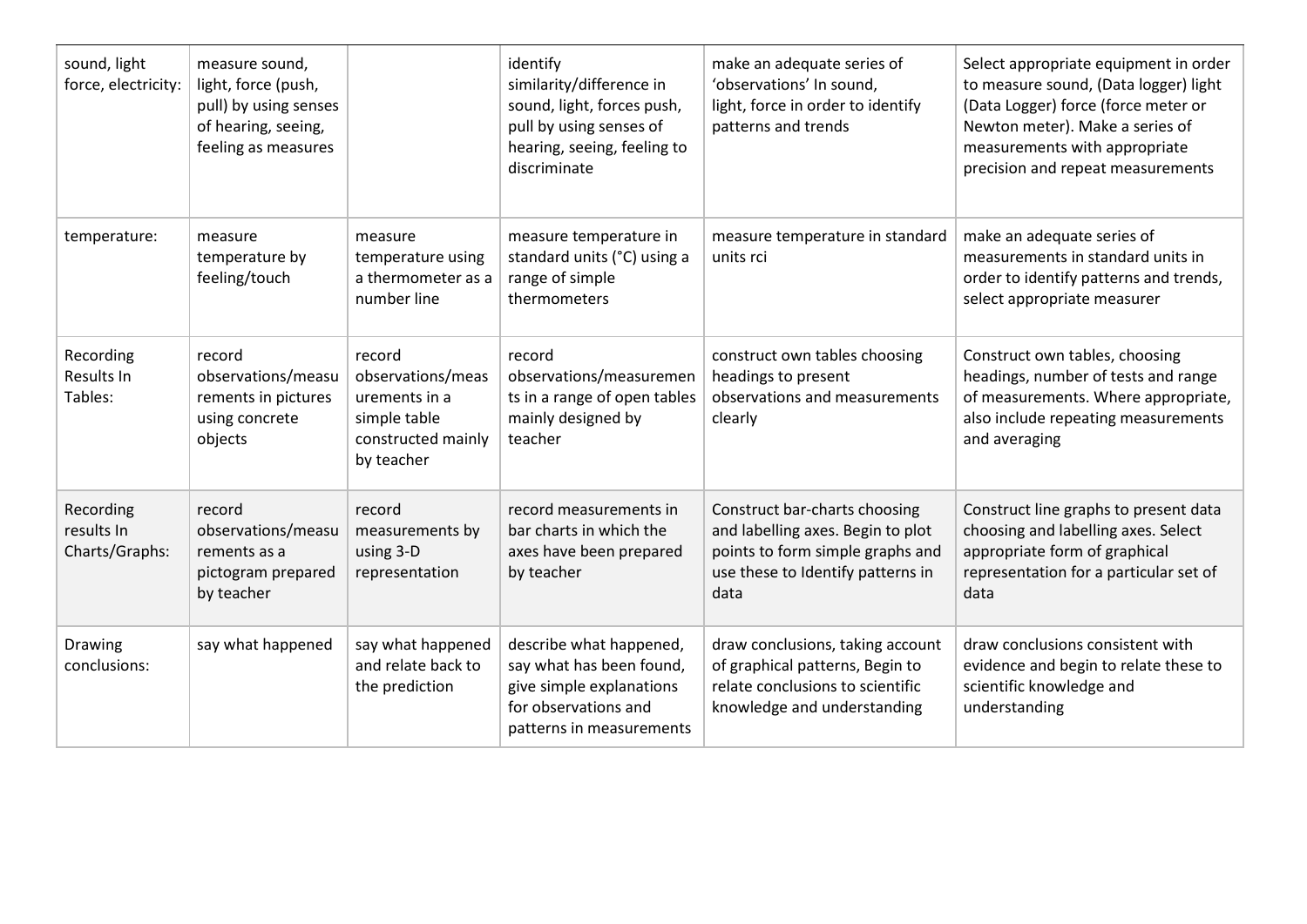| Year 1& 2                                                                                                                                                                                                                                                                                                                                        |                                                                                                                                                             |                                                                                                                                                           |                                                                                                                                   |  |  |
|--------------------------------------------------------------------------------------------------------------------------------------------------------------------------------------------------------------------------------------------------------------------------------------------------------------------------------------------------|-------------------------------------------------------------------------------------------------------------------------------------------------------------|-----------------------------------------------------------------------------------------------------------------------------------------------------------|-----------------------------------------------------------------------------------------------------------------------------------|--|--|
|                                                                                                                                                                                                                                                                                                                                                  | <b>Autumn Term</b>                                                                                                                                          | <b>Spring Term</b>                                                                                                                                        | <b>Summer Term</b>                                                                                                                |  |  |
| 1/2<br>Year<br><b>Rolling</b><br><b>Programme</b><br>A                                                                                                                                                                                                                                                                                           | Year I Module 4 - Everyday materials<br>Lessons 1, 2, 3, 4<br>Year I Module 3 - Using our senses<br>Lessons 1, 2, 3, 4, 5, 6 & EI                           | Year I Return to Module 4 - Everyday materials<br>Lessons 5, 7, 6, 10 & EI<br>Year 2 Module 2 - The apprentice gardener<br>Lessons 1, 2, 3, 4, 5, 6, 7, 8 | Year 2 Continue with Module 2 - The apprentice<br>gardener<br>Lessons 9 & 10<br>Year 2 Module 5 - Take care<br>Lessons 1, 2, 3, 4 |  |  |
|                                                                                                                                                                                                                                                                                                                                                  | Year   OCW: Plants<br>Lessons $1 & 2$<br>Year   OCW: Animal antics<br>Lesson I<br>Year I OCW: Sensing seasons (link with Using our<br>senses Lessons 2 & 3) | Year   OCW: Plants<br>Lessons 3 & 4<br>Year   OCW: Animal antics<br>Lesson 2<br>Year   OCW: Sensing seasons<br>Lesson 4                                   | Year   OCW: Plants<br>Revisit Lessons 3 & 4, teach Lesson 5<br>Year 1 OCW: Sensing seasons<br>Revisit Lessons 2 & 3               |  |  |
| Our Changing World modules<br>Year I children who are approaching plants for the first time will need experience of observing plants in their natural habitat and support for naming and identifying plants and their parts.<br>Draw on the OCW Plants lessons suggested in the Autumn and Spring terms before starting The apprentice gardener. |                                                                                                                                                             |                                                                                                                                                           |                                                                                                                                   |  |  |
| Year $1/2$<br><b>Rolling</b><br><b>Programme</b><br>в                                                                                                                                                                                                                                                                                            | Year 2 Module I - What is in your habitat?<br>Lessons 1, 2, 3<br>Year 2 Module 3 - Materials: Good choices<br>Lessons 1, 3, 4, 5, 6, 7                      | Year 2 Module 4 - Materials: Shaping up<br>Lessons 1, 2, 3, 4<br>Year I Module 2 - Looking at animals<br>Lessons 1, 2, 3, 4, 7, 6, E1 & E4                | Year 2 Module 6 - Growing up<br>Lessons 1, 2, 3, 4,<br>Year   Module   - Plant detectives<br>Lessons 1, 2, 3, 4, 5                |  |  |
| Our Changing World modules                                                                                                                                                                                                                                                                                                                       |                                                                                                                                                             |                                                                                                                                                           |                                                                                                                                   |  |  |
|                                                                                                                                                                                                                                                                                                                                                  | (teach with What is in your habitat?)<br>Lessons 1, 2, 3                                                                                                    | Lessons 5 & 6                                                                                                                                             | Lessons 6 & 7<br>Lesson 4 (teach with Growing up)                                                                                 |  |  |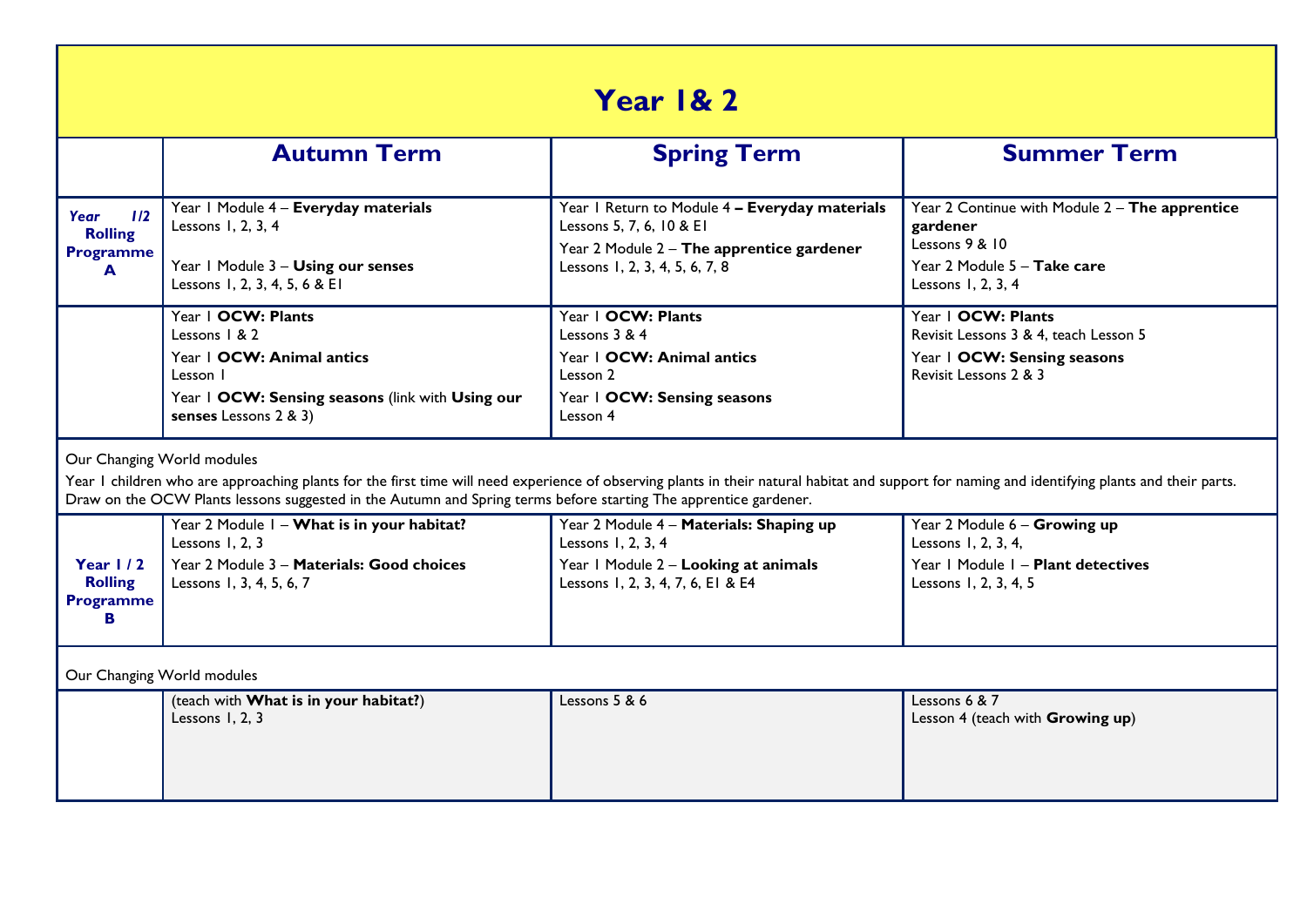| Year3/4 -Class 2                        |                                                                                         |                                                                          |                                                                                                   |  |  |
|-----------------------------------------|-----------------------------------------------------------------------------------------|--------------------------------------------------------------------------|---------------------------------------------------------------------------------------------------|--|--|
|                                         | <b>Autumn Term</b>                                                                      | <b>Spring Term</b>                                                       | <b>Summer Term</b>                                                                                |  |  |
| <b>Year 3/4</b>                         | Year 4 Module 3 - Switched on<br>Lessons 1, 2, 3, 4, 5, 6                               | Year 4 Module 2 - Good vibrations<br>Lessons 1, 2, 3, 4, 5, 6, 7         | Year 3 Return to Module I - How does your garden<br>grow?<br>Lessons 7, 8, 9, 10, 11, 12          |  |  |
| <b>Rolling</b><br><b>Programme</b><br>A | Year 4 Module 1 - In a state<br>Lessons 1, 2, 3, 4, 5, 7, 8<br>(teach 7 & 8 together) 9 | Year 3 Module I - How does your garden grow?<br>Lessons 1, 2, 3, 4, 5, 6 | Year 3 Module 4 - The power of forces<br>Lessons 1, 2, 3, 4, 5, 6, 7                              |  |  |
|                                         |                                                                                         | Our Changing World modules                                               |                                                                                                   |  |  |
|                                         | Year 3 Lessons 1, 2 and 3 twice this term all together in<br>one lesson                 | Year 3 Lessons 1, 2 and 3 twice this term all<br>together in one lesson  | Year 3 Lessons 1, 2 and 3 twice this term all together in<br>one lesson                           |  |  |
|                                         | Year 3 Lesson 4 once this term                                                          | Year 3 Lesson 4 once this term                                           | Year 3 Lesson 4 once this term                                                                    |  |  |
|                                         | Year 3 Lesson 5 in early September                                                      | Year 3 Lesson 5 in early Spring                                          | Year 3 Lesson 5 twice in Summer                                                                   |  |  |
| <b>Year 2/3/4</b>                       | Year 3 Module 5 - Amazing bodies<br>Lessons 2, 3, 4, 6, 7, 8                            | Year 3 Module 2 - Rock detectives<br>Lessons 1, 2, 3, 6, 7, 9, 10        | Year 4 Return to Module 4 - Where does all that<br>food go? (Teach with Who Am I?)<br>Lesson 6, 7 |  |  |
| <b>Rolling</b>                          | Year 4 Module 4 - Where does all that food go?<br>Lessons 2, 8, 9, 3, 4                 | Year 3 Module 3 - Can you see me?<br>Lessons 1, 2, 3, 5, 6, 7, EL2       | Year 4 Module 6 - Who am I?<br>Lessons 1, 2, 3, 4                                                 |  |  |
| <b>Programme</b><br>в                   |                                                                                         |                                                                          | Year 4 Module 5 - Human impact<br>Lessons 1, 2, 3, 4, 5                                           |  |  |
|                                         |                                                                                         |                                                                          | Year 4 Return to Module I - In a state (teach with<br>Human impact)<br>Lessons 10, 11             |  |  |
| Our Changing World modules              |                                                                                         |                                                                          |                                                                                                   |  |  |
|                                         | Lesson I teach in September                                                             | Lesson 2 teach in early January                                          | Lesson 3                                                                                          |  |  |